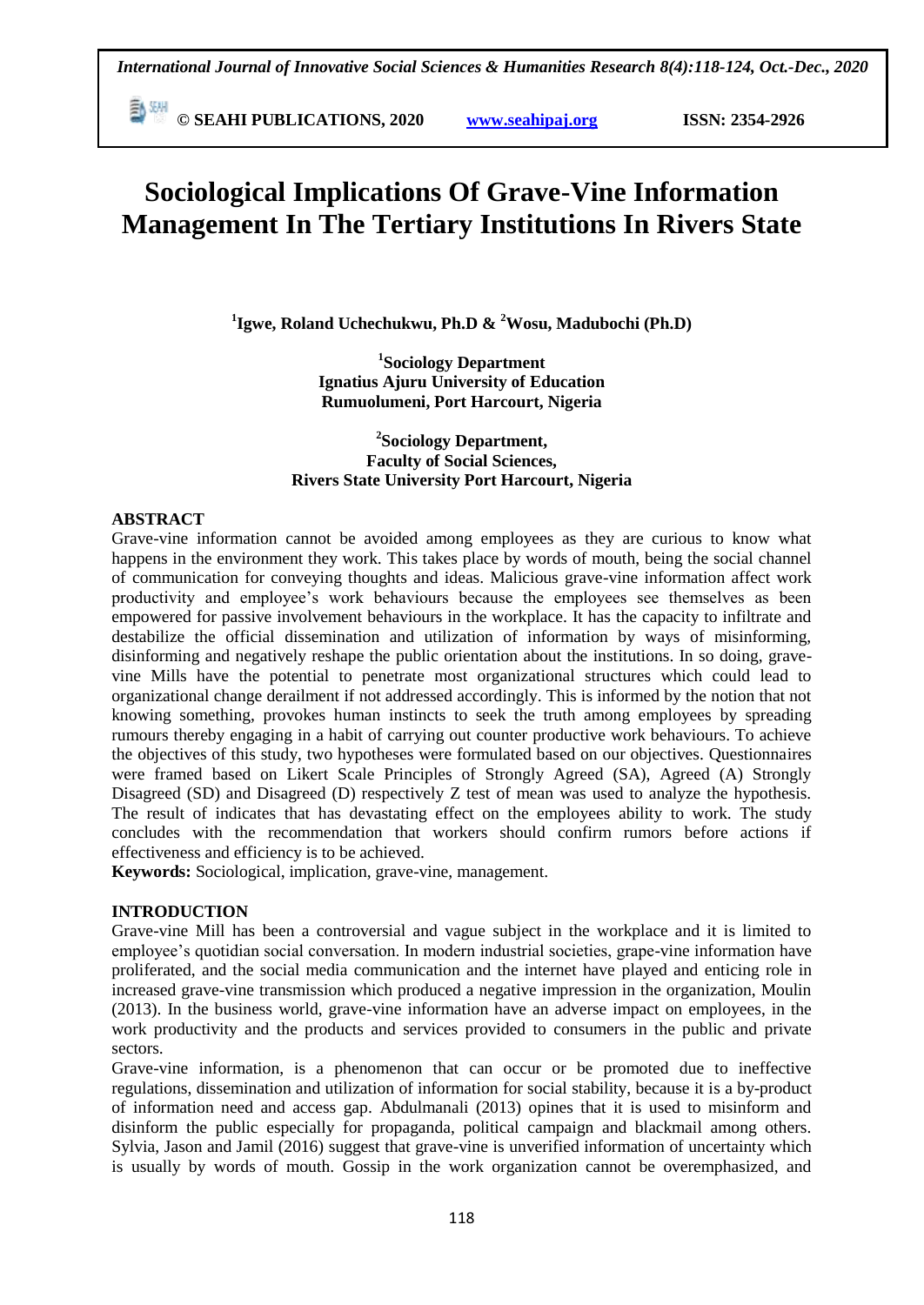grievances are generated when employees in the civil service prematurely react to a grave-vine. Although, it cannot be completely eliminated, but official of institutions take prompt actions by supplying the employees the fact supported by empathy rather than projection on the employee. Grave-vines are not mere chance development, they arise from distinct causes and those causes can be controlled, then its effectiveness may not be achieved.

controned, then its effectiveness may not be achieved.<br>Grave-vine cannot be avoided among the employees as the employees are curious to know what happens in the environment they work. Mohammed (2014) asserts that grave-vine information about coworkers in inadvisable, generally for one thing, your co-worker won't like or trust you. Worse still, at a certain point, a negative grave-vine about a co-worker can get you sued. Grave-vine are pervasive at a certain point, a negative grave-vine about a co-worker can get you sued. Grave-vine are pervasive<br>like flying or found everywhere without restriction. It is the oldest form of communication before advent of formal writing, Timothy and Nwabuto (2013). This takes place by words of mouth, being the social channel of communication for conveying thoughts and ideas. It is believed that grave-vine are capable of transmitting news but can also ruin reputations, set off crises and wars. Obasanjo (2014) seems at consideration here the chilitate social integration is entitled and if (2014) says most gravestones have the ability to crawl into most organizational environments, and if rumors are not handled by the company, this lack of action can be interpreted as affirmation by the workers, which can drain work efficiency leading to a reduction in income and eventually harm the reputation of the organizations.

reputation of the organizations.<br>Unfortunately, grave-vine is the workplace are prevalent in most organizations and additionally, rumors relating to organizational change can actually predict where the organization is heading, Aaron and Justin (2011). Workplace grave-vine are a symbolic verbal mechanism reflecting the state of the organizations' climate. If unaddressed, this could lead to counter productivity among staff members. organizations enfinate. It unaddressed, this could read to counter productivity among start includers.<br>However, researchers have attempted to have a better understanding of grave-vine in the workplace and their potential to derail an organization. Schmidt (2011) suggests that grave-vines are shared and attitudes, concerns and anxieties which create mistrust and tension among the organizations' shareholders. Obasanjo (2014) opines that false grave-vine are due to poor communication between  $\frac{1}{2}$  management and subordinates and others who desire to seek the truth about inside information management and subordinates and others who desire to seek the truth about inside information relating to the organizational settings/. Closed door meeting spawn more incorrect assumptions than any other reason for grave-vine and moreso, employees are suspicious of seniors.

# **Objectives of the study**

The objectives of this study are:

- i. To determine the causes of grave-vine information among the staffs of tertiary institutions in rivers state.
- ii. To examine the types of social insecurity the grave-vine information spread in the tertiary institutions.
- iii. To ascertain the extent to which grave-vine information affects the workers'+ productivity in the tertiary institutions.
- iv. To proffer solutions to the problems of grave-vine information in the tertiary institutions

# **Hypothesis**

This study is built on the following hypothesis:

- i. High school fees, poor administrative management, infrastructural decay etc are not the causes of grave-vine information among staffs of the institutions.
- ii. Retirements, absentiseem and job insecurity are not, the types of social insecurity the gravevine, information spread in the tertiary institutions.
- iii. Grave-vine information management does not affect workers' productivity in the tertiary institutions.

# **Related Literature Review**

Grave-vine is a specific or topical proposition or a belief that is passed along from person to person by words of mouth without having standards shred of evidence. Aaron & Justin (2011) suggests that people will attempt to construct an understanding logical interpretation by drawing on their intellectual resources and use it as a form of group collective problem solving, Crana (2014) notes that grave-vines are theoretically a suggestion theory disseminated without official verification of topical information. Aertsen and Gelders (2016) and Fyler (2015) are of the opinion that grave-vines is a method of explaining the occurrences and events of human affairs, and it combines with a set of findings based on four factors, personal anxiety, general anxiety, credulity and topical significance,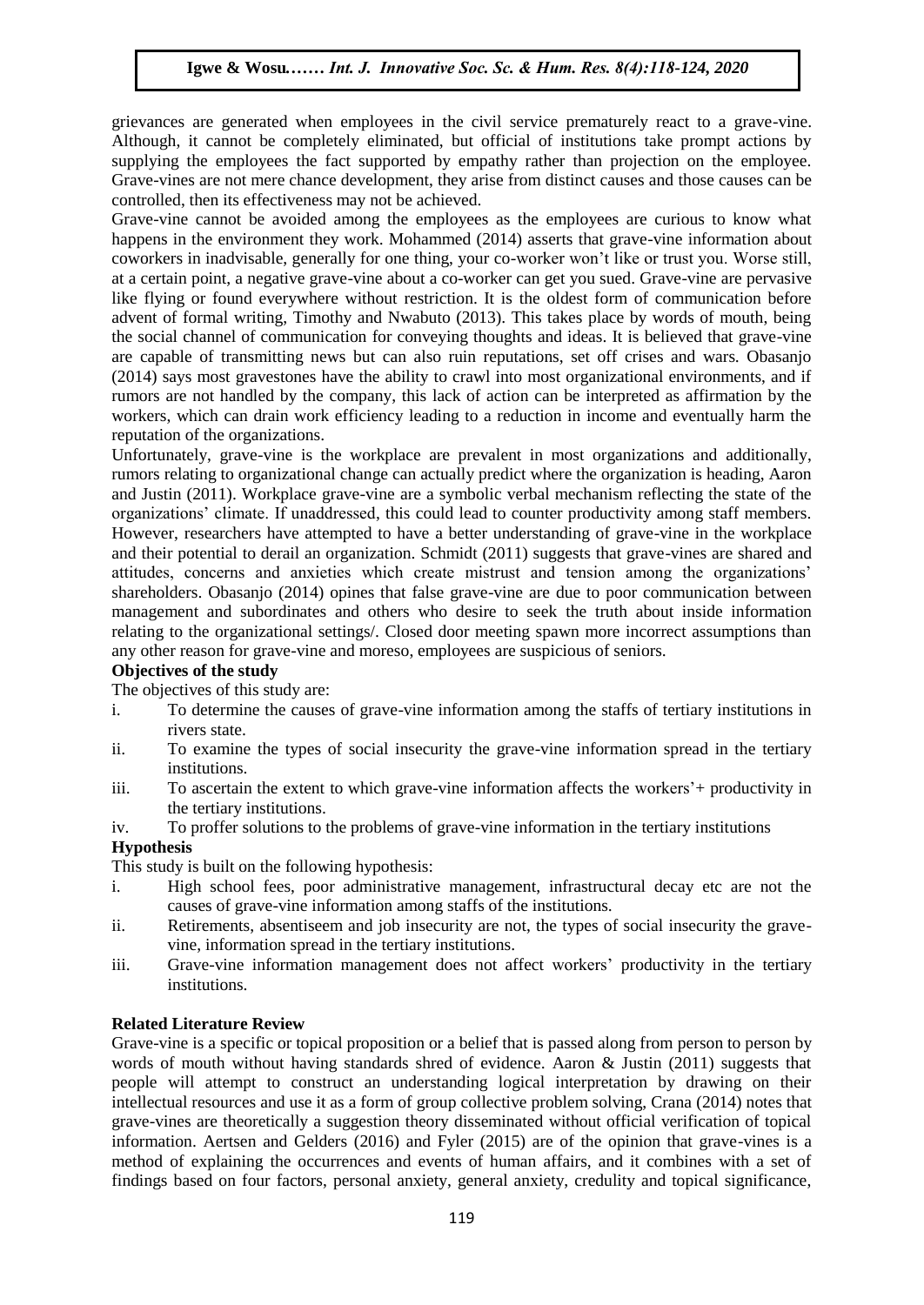which can predict transmission of the grave-vine. Grave-vines are public communications that reflect ment can precise a ansingless of the grave time state times are plaint communications may restrict circumstantial evidences, Difonzon and Bordia (2006).

Phenomenally, grave-vine has been contextually studied as kind of message and communication which may be true or false, verified or unverified/distorted piece of information (Falade & Ekundayo 2015). It can be affirmed that grave-vine does thrive during social instability as a way of communicating the unfold of events. This is because people value rumours even if they are mostly uncertain about its genuity by they are determined to spread it deliberately or because of the emotions and sentiments attached to the story. Abdulmanali (2013) opines that the spread of grave-vine is a complex socio-psychological process an adequate modeling of this process requires both a correct description of the underlying social networks along which grave-vine spread and a quantitative formulation of various behavioural mechanisms that motivate individuals to participate in the spread of grave-vine (Schmidt 2011).

Jones (2018) asserts that grave-vine information procedure is a kind of emergency communication that endeavoursconcurs with many findings of social instability which reports that victims avoid mainstream media and activity adopt informal communication channels. Citizens affected by the Southern California Wildfires in 2013, according to (Schullery 2018 and Oyewo 2017) that many respondents felt that the institutional mainstream media were not providing local information in a timely manner which was desperately needed by residents of the affected areas.

# **Causes of Grave-vine Information**

It was generally observed that the thirst for information occasioned by lack of readily available reliable information from authentic source precipitate grave-vine mongering. Flyer (2015) suggests that the genesis of grave-vine mongering is uncertainly. Humans generate grave-vine as improved news through a collective transaction to cope with their uncertainties of life when the formal communication channel fails to provide them with badly-needed or trustworthy information. Oyewo (2017) opines that non-clarity of information content usually is part of the developmental process of grave-vine through which men strive for understanding and consensus. Abdulmanali 2013 is of the view that grave-vines arise when information is scarce and that information circulates because it has value. In our localities most grave-vines stem from secrets that have been more or less intentionally leaked. And that the conception of grave-vine is also as a result of troubling events or facts.

Moulin (2013) observes that in the course of successive information exchanges, groups tries to reconstruct the puzzle made up of scattered pieces of information gathered here and there. He also observes that the fewer the pieces they have, the greater the roles of the group's unconscious gravevine play in their interpretation. Also, the more pieces they have, the closer their interpretation is to reality. In another situation, grave-vine can emerge from testimonies individuals give testimonies of events based on transmissions series of transmissions from other persons who witnessed situation tend to add or reduce genuity because of their reasons which could undermine the authenticity of the testimony they give. Similar to distortion of testimony in this line is emotions, because it has been observed that it influences. People feelings and make them to circulate grave-vine information in the society because of interest they have. This was supported by Sunstein(2014) who established that peoples senses are often blurred by their emotional feelings because of affiliations such as ethnic, religion, language and culture. Similarly, designed motive such as propaganda whereby community or a country intentionally disinform or misinform the public in order to achieve intended goals or aim can lead to dissemination of rumour.

# **Effects of grave-vine Mongering in the Workplace**

Depending on their nature, rumours in the workplace can have a wide range of effects, of which most of it are negative. If an unflattering personal grave-vines spread about an employee, she can unjustly face alienation and criticism from peers. If a grave-vine about layoffs spread around the office, employees will likely experience feelings of panic, fear and uncertainly. Abdulmanali (2013) says grave-vines can result in productivity, decreased morale, division among employees, wasted time and heightened anxiety.

Whether the person who is the subject of some unflattering grave-vines or just fed up with hurtful gossips, you might update your resume and start hunting for a new job. The company will lose a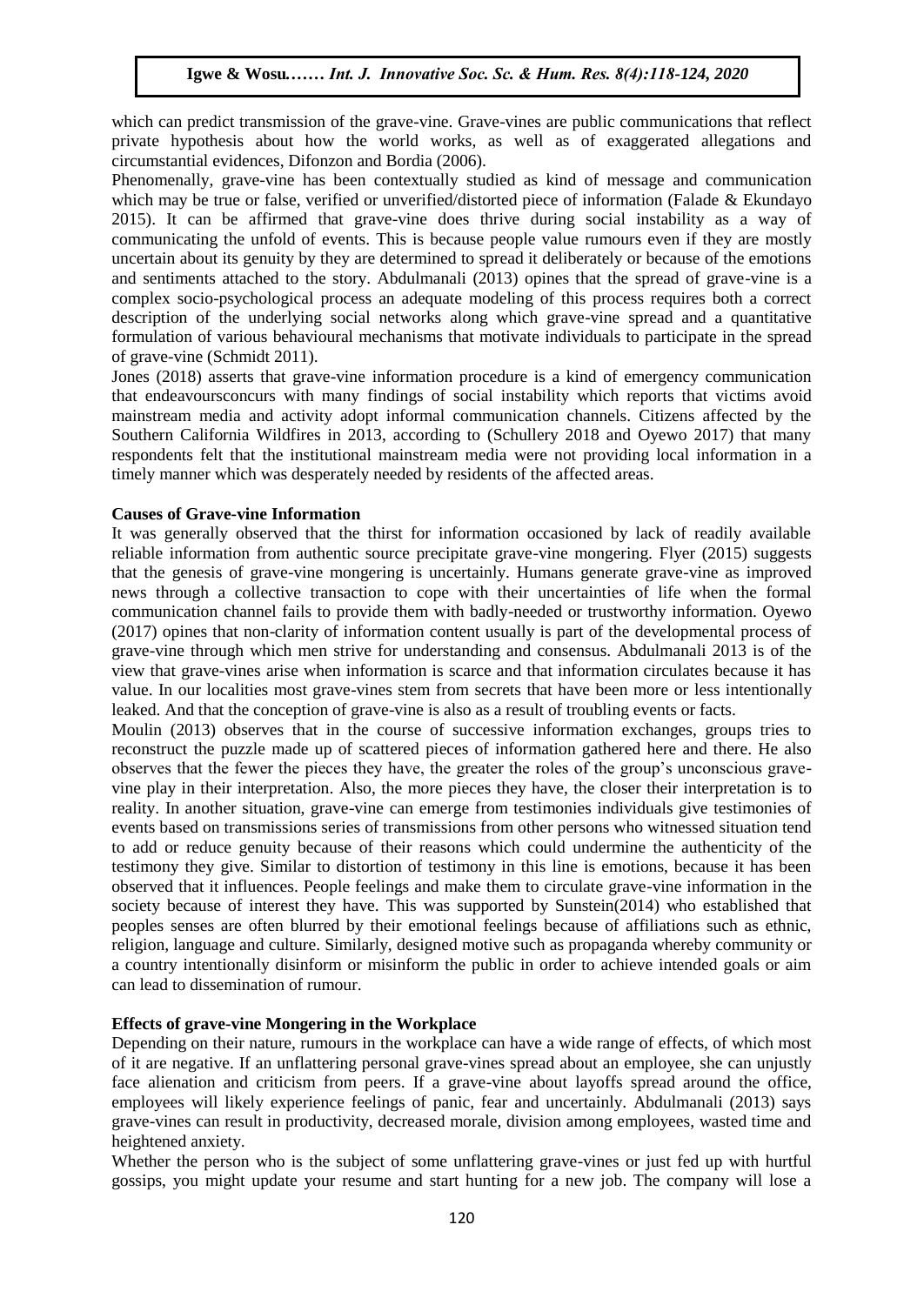valuable resource person if you succeed at your current role, as you will have to go through the hassle of seeking a new job, recruiting and maybe even relocating. According to Sunstein (2014), a gossipinduced toxic workplace will cause quality workers to *leave.* Management of grave-vines in the workplace

At times, management may choose to ignore grave-vines in the workplace, leading to the spreading or escalation of grave-vine. Studies have suggested that grave-vine prosper when not addressed accordingly (Moulin 2013). Watson (2012) asserts that in a poorly managed organization, they can chip away at morale and fuel anxiety, conflicts and misunderstanding. Most interestingly, rumours have the potential to enhance employee's status, filling gaps in social conversation within an organizational setting. Mohammed (2014) suggests that workplace grave-vine are systematic and can be spread faster that the organization's formal communication channels. According to Labossiere (2018), grapevine is also capable of penetrating even the tightest security because it cuts across organizational lines and deals directly with people in the know organizations should not ignore gravevines in the workplaces that have the potential to harm its image.

# **Theoretical Framework**

The theoretical guide which situates this study is the grave-vine transmission theory by Buckner  $(2011)$ ,  $D_{11}$ ,  $D_{21}$ (2011). Buckner in his theory categorized grave-vine into two patterns, the first is when a grave-vine moves from person to person in a serial sequence, while the second is called the network in which a broader audience of people hears the grave-vine from more than one source. The theory holds that individuals form a groups which become a public audience. As a result, the general audience continues to spread the grave-vine in that case, there is active participation from the audience in spreading the grave-vine.

The theory holds that grave-vines have keen interest in the group, in the end the individuals can interact with more than one person outside the group. Grave-vine may be accurate at each stage of Interact with more than one person outside the group. Grave-vine may be accurate at each stage of transmission due to cross-checking with the available references to test the truth. In otherwords Buckner's theory assumes that there is a close group of individuals who have high involvement participation in a grave-vine consequently, the individuals participating in grave-vine activity would generate a good deal of interaction and recirculation, and grave-vines will recirculate, thus, creating a higher level of multiple interactions rather than a single chain reaction of grave-vine transmission. Based on the tents of this theory, we have accepted it as our theoretical guide for this study.

# **METHODS**

This study was carried out in Ignatius Ajuru University of Education Port Harcourt and Rivers State University Nkpolu Port Harcourt all in Obio/Akpor Local Government Area of Rivers State. The simple random sampling technique was applied to obtain 400 respondents at 200 per university. A Yes/No papers were squeezed in a basket and a group of 4 per department of both academic and nonacademic staffs were asked to pick. Those who picked yes formed part of our respondents. This was done until a sample of 400 was gotten at 200 per university. Questionnaires, oral interviews and library documents were the instruments used in this study.

The questionnaire consisted of eleven (11) questions and was built out of the hypotheses. The Likert scale rating was applied to elicit information whereby our respondents were require to score their opinions using the scale of Strongly Agreed (SA), Agreed (A), strongly disagreed (SD) and disagreed (D) respectively. Out data were analyzed using Z-test of mean. The questionnaires were distributed to principal officers, secretaries, clerks, messengers and lecturers as well as casual workers in order to justify the grave-vine information management by the workers

On the whole, 3420 copies of the questionnaires were properly filled and returned. This number of the questionnaires which were retrieved were enough to be used for the analyses and perhaps make some generalizations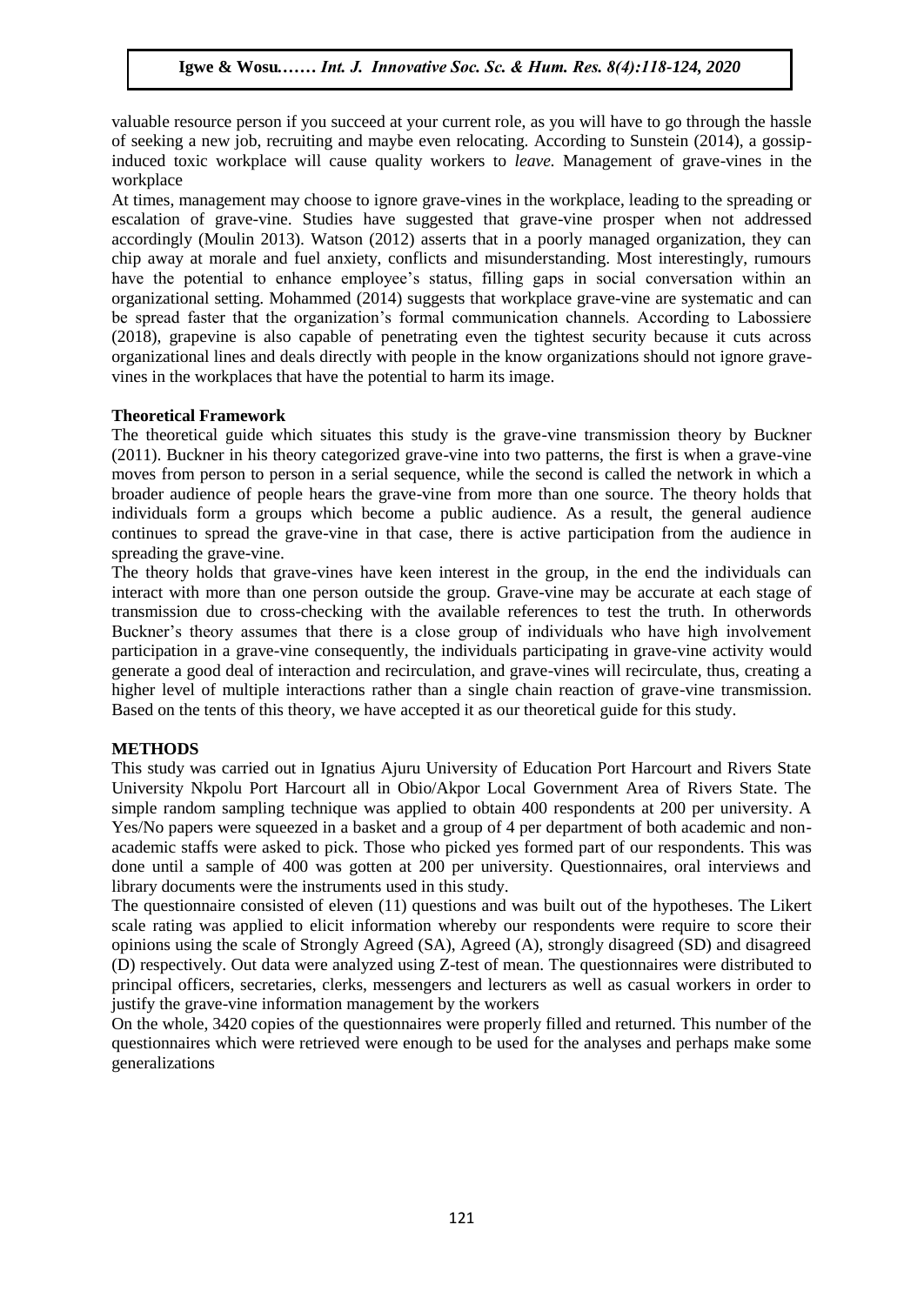# **Hypothesis I**

High school fees, poor administrative management infrastructural decay etc are not the causes of grave-vine information among staffs of the tertiary institutions in rivers state.

| <b>Description</b>       | <b>SA</b> | A   | <b>SD</b> | D  | <b>Total Responses</b> |
|--------------------------|-----------|-----|-----------|----|------------------------|
| of Items                 |           | 3   |           |    |                        |
| Item 4                   | 150       | 130 | 36        | 24 | 340                    |
| Item 5                   | 200       | 100 | 22        | 18 | 340                    |
| Item 6                   | 180       | 140 | 12        | 8  | 340                    |
| Total frequency          | 530       | 370 | 70        | 50 | 1020                   |
| $\sum$ Ranks X frequency | 2121      | 110 | 140       | 50 | 3420                   |

Source: Fieldwork, 2020

# **Formula**

∑ranks X frequency  $\overline{\text{Total Response (n)}}$  $=3420$  1020  $= 3.35$  $=$  3  $=$  3

**Decision:** Accept the hypothesis if the computed value is greater than the critical (table) values, otherwise reject it.

Based on the above analyses, we reject the hypothesis which states that retirements, poor administrative management, terminations etc are not the causes of grave-vine information among staffs of the institutions. This implies that retirements issues, poor administrative management, terminations etc are the causes of grave-vine information among staff of the tertiary institutions in Rivers State

# **Hypothesis II**

Retirement, poor administration and job insecurity are not the types of social insecurity the grave-vine information spread in the tertiary institutions in Rivers State.

| <b>Description</b>       | SA   | A    | <b>SD</b> | D  | <b>Total Responses</b> |
|--------------------------|------|------|-----------|----|------------------------|
| of Items                 |      |      |           |    |                        |
| Item 6                   | 140  | 160  | 20        | 20 | 340                    |
| Item 7                   | 196  | 120  | 10        | 14 | 340                    |
| Item 8                   | 188  | 124  | 18        | 10 | 340                    |
| Total frequency          | 524  | 404  | 48        | 44 | 1020                   |
| $\sum$ Ranks X frequency | 2096 | 1212 | 96        | 44 | 3448                   |

Source: Fieldwork, 2020

# **Formula**

∑ranks X frequency Total Responses (n)  $=3448$  1020  $= 3.35$  $=$  3

**Decision:** Accept the hypothesis if the computed value is greater than the critical (table) value, otherwise reject it.

Based on the above analysis we reject the hypothesis which states that retirements, absentiseem and job insecurity etc are not the causes of grave-vine information among staffs of the tertiary institutions in rivers state. This implies that retirements, issues, poor administration and job insecurity in the institutions are the types of social insecurity the grave-vine information spread in the tertiary institutions in Rivers State.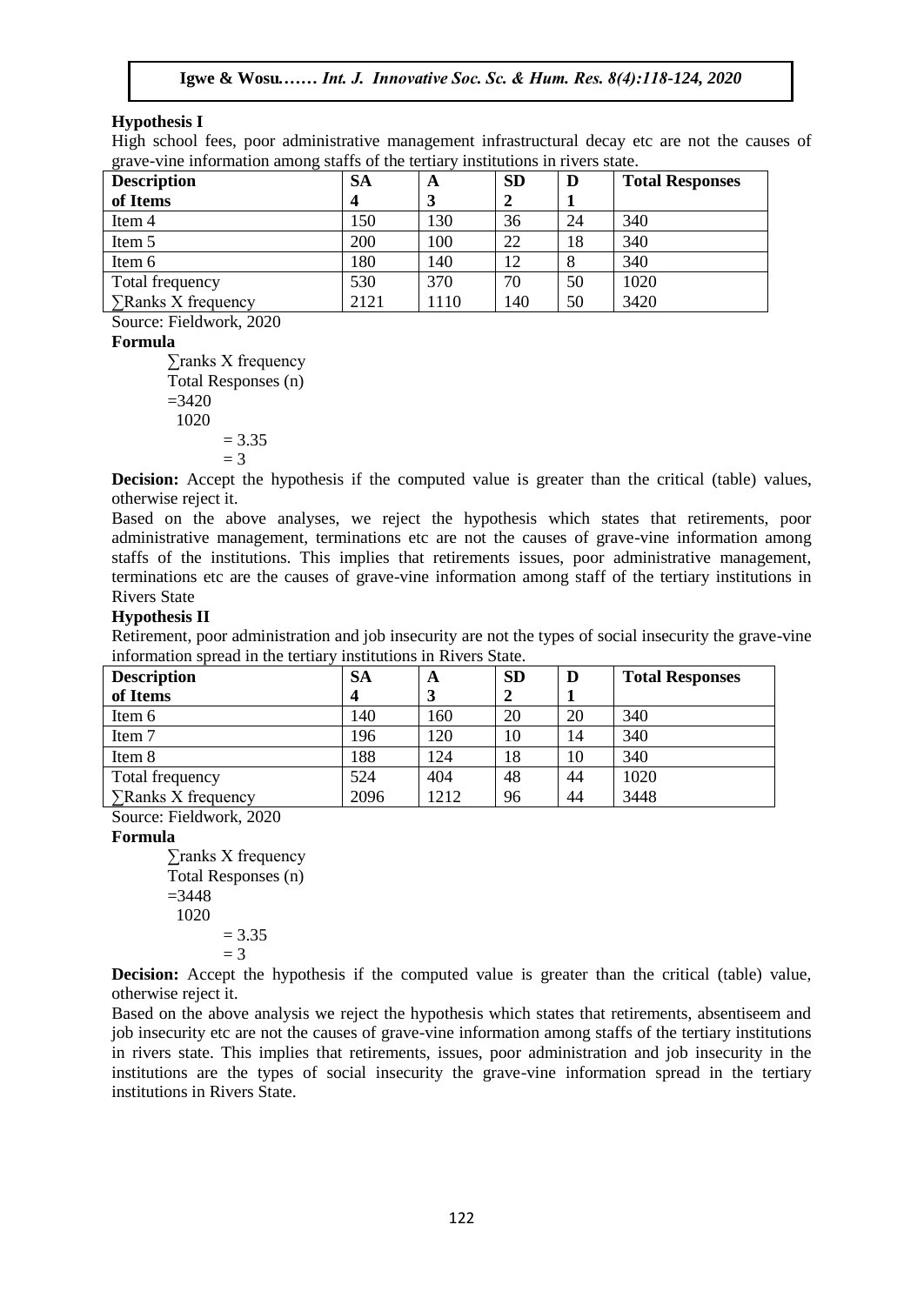# **Hypothesis III**

Grave-vine information management does not affect workers' productivity in the tertiary institutions in rivers state.

| <b>Description</b>       | <b>SA</b> | A    | <b>SD</b> | D  | <b>Total Responses</b> |
|--------------------------|-----------|------|-----------|----|------------------------|
| of Items                 |           | 3    |           |    |                        |
| Item 9                   | 130       | 150  | 30        | 30 | 340                    |
| Item 10                  | 160       | 140  | 30        | 10 | 340                    |
| Item 11                  | 150       | 150  | 20        | 20 | 340                    |
| Total frequency          | 440       | 440  | 80        | 60 | 1020                   |
| $\sum$ ranks X frequency | 1760      | 1320 | 160       | 60 | 3300                   |

Source: Fieldwork, 2020

# **Formula**

∑ranks X frequency  $\Sigma$  cannot a Women intervals of  $N$  requested  $S$  $=3300$  1020  $= 3.2$  $= 3$  $\frac{3}{10}$  – 3

**Decision:** Accept the hypothesis of the computed value is greater than the table value, otherwise reject it.

Based on the above analyses, we reject the hypothesis which states that grave-vine information management does not affect workers' productivity in the tertiary institutions in rivers state. This management does not affect workers' productivity in the tertiary institutions in rivers state. This implies that grave-vine information management affects workers' productivity in the tertiary institutions in rivers state. The researcher in his own position justifies that grave-vine information management is porous in the tertiary institutions and it has affected the productivity of the workers.  $\mathcal{L}_{\text{S}}$ . In the society of  $\mathcal{L}_{\text{S}}$  is a sequence of  $\mathcal{L}_{\text{S}}$  and  $\mathcal{L}_{\text{S}}$  is a sequence of  $\mathcal{L}_{\text{S}}$ 

# **RECOMMENDATIONS**

The researcher made the following recommendations

- i. Management should regulate the quality of information that disseminates to the public as to defuse tensions.
- ii. Management should have cordial relationship with the staffs because false grave-vines are due to poor communication between management and subordinates
- iii. Management should establish clear policies affecting the staffs to avoid the use of grave-vine to understand the ambiguity and to make meaning of what is the truth.
- iv. Organizations should address grave-vine information in the workplace and dismiss it as a common occurrence rather than paying deaf ears because it can drain productivity, reduce profits and create stress in the workplace.

# **CONCLUSION**

Grave-vine information affects many of the most modern institutions of higher learning and influences everything from political elections, success for companies, leadership styles to people choice of homes and schools. It is the dissemination of information which is presented with the intention of persuading and often as an explanation something which is uncertain. However, gravevine is related to the dissemination of false information, but such information could also be correct. It can also spread exaggeration, simplification or a message that is mixed with false and true information.

# **REFERENCES**

- Abdulmanafi, H (2013) Management of social economy during crises situations. *International Journal of Social and Behavioural Sciences* 2(4) 345
- Aaron, CK & Justin, F (2011) On social stability and social change: Understanding when System Justification does and does not occur Association for Psychological Sciences 20(6) 360-361
- Aertsen, T &Gelders, D (2016) Differences between the public and private communication of gravevine. A Pilot Survey of Belgium Public Relations Review (281)